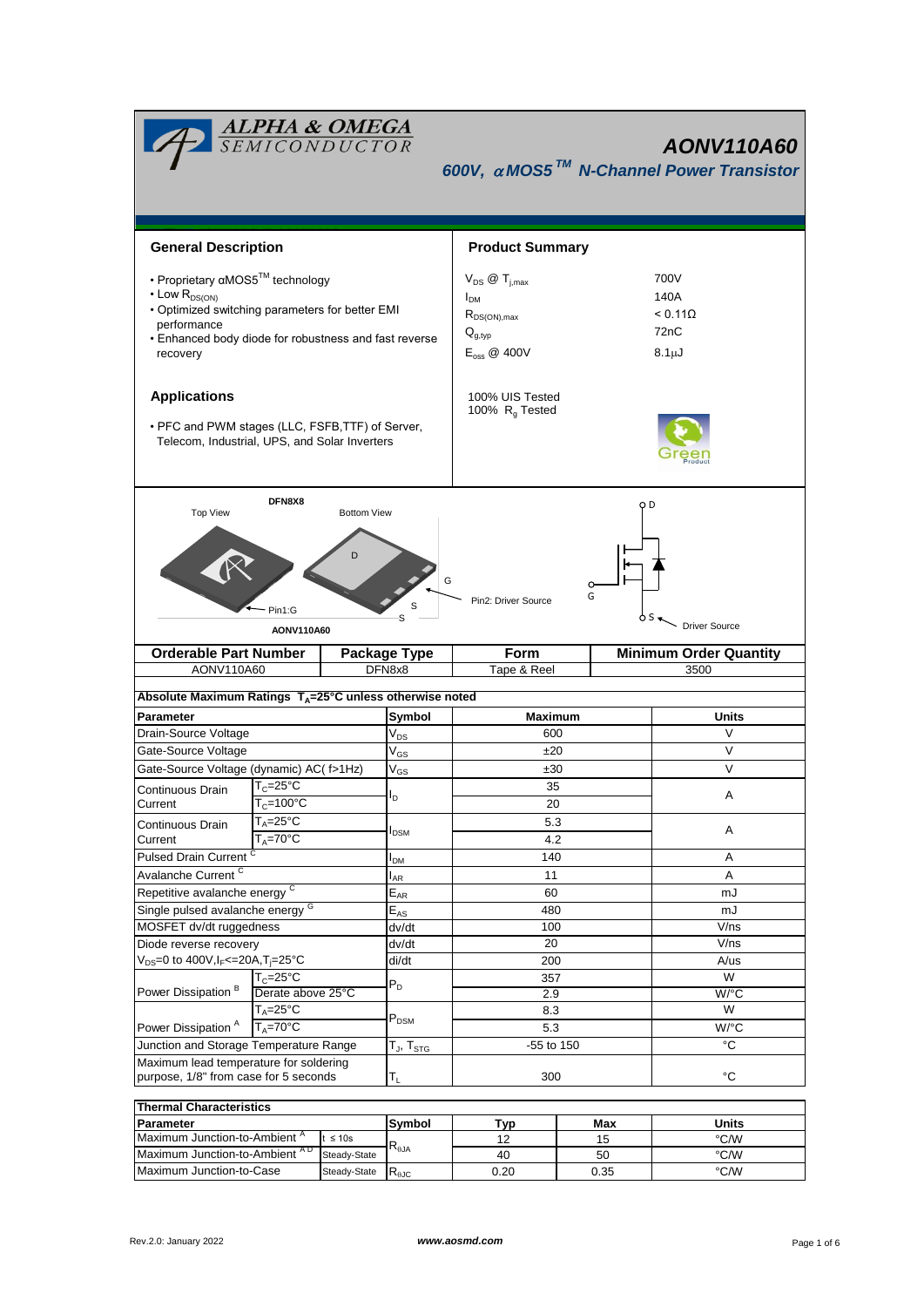

#### **Electrical Characteristics (TJ=25°C unless otherwise noted)**

| <b>Symbol</b>                                    | Parameter                                                                                 | <b>Conditions</b>                                                     | Min | <b>Typ</b> | Max  | <b>Units</b> |  |  |  |  |  |
|--------------------------------------------------|-------------------------------------------------------------------------------------------|-----------------------------------------------------------------------|-----|------------|------|--------------|--|--|--|--|--|
| <b>STATIC PARAMETERS</b>                         |                                                                                           |                                                                       |     |            |      |              |  |  |  |  |  |
| <b>BV<sub>DSS</sub></b>                          | Drain-Source Breakdown Voltage                                                            | $I_D = 250 \mu A$ , $V_{GS} = 0V$ , $T_J = 25^{\circ}C$               | 600 |            |      | $\vee$       |  |  |  |  |  |
|                                                  |                                                                                           | $I_D = 250 \mu A$ , $V_{GS} = 0V$ , $T_J = 150^{\circ}C$              |     | 700        |      |              |  |  |  |  |  |
| $BV_{DSS}$<br>$\Lambda$ TJ                       | Breakdown Voltage Temperature<br>Coefficient                                              | $ID=250\mu A$ , $VGS=0V$                                              |     | 0.51       |      | $V/$ °C      |  |  |  |  |  |
| $I_{DSS}$                                        | Zero Gate Voltage Drain Current                                                           | $V_{DS} = 600V$ , $V_{GS} = 0V$                                       |     |            | 1    | μA           |  |  |  |  |  |
|                                                  |                                                                                           | $V_{DS}$ =480V, T <sub>J</sub> =125°C                                 |     |            | 10   |              |  |  |  |  |  |
| $I_{GSS}$                                        | Gate-Body leakage current                                                                 | $V_{DS} = 0V$ , $V_{GS} = \pm 20V$                                    |     |            | ±100 | nA           |  |  |  |  |  |
| $\rm V_{GS(th)}$                                 | Gate Threshold Voltage                                                                    | $V_{DS} = 5V$ <sub>D</sub> =250 $\mu$ A                               | 2.4 | 3          | 3.6  | V            |  |  |  |  |  |
| $R_{DS(ON)}$                                     | Static Drain-Source On-Resistance                                                         | $V_{GS}$ =10V, I <sub>D</sub> =19A                                    |     | 0.086      | 0.11 | Ω            |  |  |  |  |  |
| $g_{FS}$                                         | Forward Transconductance                                                                  | $V_{DS} = 10V$ , $I_D = 19A$                                          |     | 30         |      | S            |  |  |  |  |  |
| $V_{SD}$                                         | Diode Forward Voltage                                                                     | $IS=19A, VGS=0V$                                                      |     | 0.86       | 1.2  | V            |  |  |  |  |  |
| $I_{\rm S}$                                      | Maximum Body-Diode Continuous Current                                                     |                                                                       |     | 35         | A    |              |  |  |  |  |  |
| $\mathsf{I}_{\mathsf{SM}}$                       | Maximum Body-Diode Pulsed Current C                                                       |                                                                       |     |            | 140  | A            |  |  |  |  |  |
|                                                  | <b>DYNAMIC PARAMETERS</b>                                                                 |                                                                       |     |            |      |              |  |  |  |  |  |
| $\mathbf{C}_{\text{iss}}$                        | Input Capacitance                                                                         | $V_{\text{GS}} = 0V$ , $V_{\text{DS}} = 100V$ , f=1MHz                |     | 4140       |      | рF           |  |  |  |  |  |
| $\mathsf{C}_{\textup{\tiny\rm\!}}$               | Output Capacitance                                                                        |                                                                       |     | 105        |      | рF           |  |  |  |  |  |
| $\mathsf{C}_{\mathsf{o}(\mathsf{er})}$           | Effective output capacitance, energy<br>related <sup>H</sup>                              |                                                                       |     | 94         |      | pF           |  |  |  |  |  |
| $\mathbf{C}_{o(tr)}$                             | Effective output capacitance, time<br>related <sup>1</sup>                                | $V_{GS}$ =0V, $V_{DS}$ =0 to 480V, f=1MHz                             |     | 395        |      | pF           |  |  |  |  |  |
| $\mathsf{C}_{\mathsf{rss}}$                      | Reverse Transfer Capacitance                                                              | $V_{GS}$ =0V, $V_{DS}$ =100V, f=1MHz                                  |     | 0.5        |      | pF           |  |  |  |  |  |
| $R_{g}$                                          | Gate resistance                                                                           | $f=1$ MHz                                                             |     | 5          |      | Ω            |  |  |  |  |  |
|                                                  | <b>SWITCHING PARAMETERS</b>                                                               |                                                                       |     |            |      |              |  |  |  |  |  |
| $Q_g$                                            | <b>Total Gate Charge</b>                                                                  |                                                                       |     | 72         |      | nС           |  |  |  |  |  |
| $\mathsf{Q}_{\text{gs}}$                         | Gate Source Charge                                                                        | $V_{\text{GS}} = 10V$ , $V_{\text{DS}} = 480V$ , $I_{\text{D}} = 19A$ |     | 22         |      | nС           |  |  |  |  |  |
| $\mathbf{Q}_{\underline{\text{gd}}}$             | Gate Drain Charge                                                                         |                                                                       |     | 22         |      | nС           |  |  |  |  |  |
| $t_{D(0n)}$                                      | Turn-On DelayTime                                                                         |                                                                       |     | 48         |      | ns           |  |  |  |  |  |
| $\mathsf{t}_\mathsf{r}$                          | Turn-On Rise Time                                                                         | $V_{GS}$ =10V, $V_{DS}$ =400V, $I_{D}$ =19A,                          |     | 50         |      | ns           |  |  |  |  |  |
| $t_{D(off)}$                                     | Turn-Off DelayTime                                                                        | $R_G = 5\Omega$                                                       |     | 99         |      | ns           |  |  |  |  |  |
| $\mathsf{t}_{\mathsf{f}}$                        | <b>Turn-Off Fall Time</b>                                                                 |                                                                       |     | 33         |      | ns           |  |  |  |  |  |
| $\mathfrak{t}_{\text{rr}}$                       | Body Diode Reverse Recovery Time                                                          |                                                                       |     | 444        |      | ns           |  |  |  |  |  |
| $\overline{\mathsf{I}_{\underline{\mathsf{m}}}}$ | $I_F = 19A$ , dl/dt=100A/ $\mu$ s, V <sub>DS</sub> =400V<br>Peak Reverse Recovery Current |                                                                       |     | 36         |      | Α            |  |  |  |  |  |
| $Q_{rr}$                                         | Body Diode Reverse Recovery Charge                                                        |                                                                       |     | 11.5       |      | $\mu$ C      |  |  |  |  |  |

A. The value of R<sub>0JA</sub> is measured with the device in a still air environment with T<sub>A</sub>=25°C.

B. The power dissipation P<sub>D</sub> is based on T<sub>J(MAX)</sub>=150°C, using junction-to-case thermal resistance, and is more useful in setting the upper dissipation

limit for cases where additional heatsinking is used.<br>C. Repetitive rating, pulse width limited by junction temperature T<sub>J(MAX)</sub>=150° C, Ratings are based on low frequency and duty cycles to keep initial T<sub>,</sub>  $=25^\circ$  C.

D. The R<sub> $_{0JA}$ </sub> is the sum of the thermal impedance from junction to case R<sub> $_{0JC}$ </sub> and case to ambient.

E. The static characteristics in Figures 1 to 6 are obtained using <300μs pulses, duty cycle 0.5% max.<br>F. These curves are based on the junction-to-case thermal impedance which is measured with the device mounted to a lar maximum junction temperature of  $T_{J(MAX)}$ =150°C. The SOA curve provides a single pulse rating.

G. L=60mH,  $I_{AS}$ =4 A,  $R_G$ =25 $\Omega$ , Starting T<sub>J</sub>=25°C.

H. C<sub>o(er)</sub> is a fixed capacitance that gives the same stored energy as C<sub>oss</sub> while V<sub>DS</sub> is rising from 0 to 80% V<sub>(BR)DSS</sub>.<br>I. C<sub>o(tr)</sub> is a fixed capacitance that gives the same charging time as C<sub>oss</sub> while V<sub>DS</sub> is

APPLICATIONS OR USES AS CRITICAL COMPONENTS IN LIFE SUPPORT DEVICES OR SYSTEMS ARE NOT AUTHORIZED. AOS DOES NOT ASSUME ANY LIABILITY ARISING OUT OF SUCH APPLICATIONS OR USES OF ITS PRODUCTS. AOS RESERVES THE RIGHT TO MAKE CHANGES TO PRODUCT SPECIFICATIONS WITHOUT NOTICE. IT IS THE RESPONSIBILITY OF THE CUSTOMER TO EVALUATE SUITABILITY OF THE PRODUCT FOR THEIR INTENDED APPLICATION. CUSTOMER SHALL COMPLY WITH APPLICABLE LEGAL REQUIREMENTS, INCLUDING ALL APPLICABLE EXPORT CONTROL RULES, REGULATIONS AND LIMITATIONS.

AOS' products are provided subject to AOS' terms and conditions of sale which are set forth at: http://www.aosmd.com/terms\_and\_conditions\_of\_sale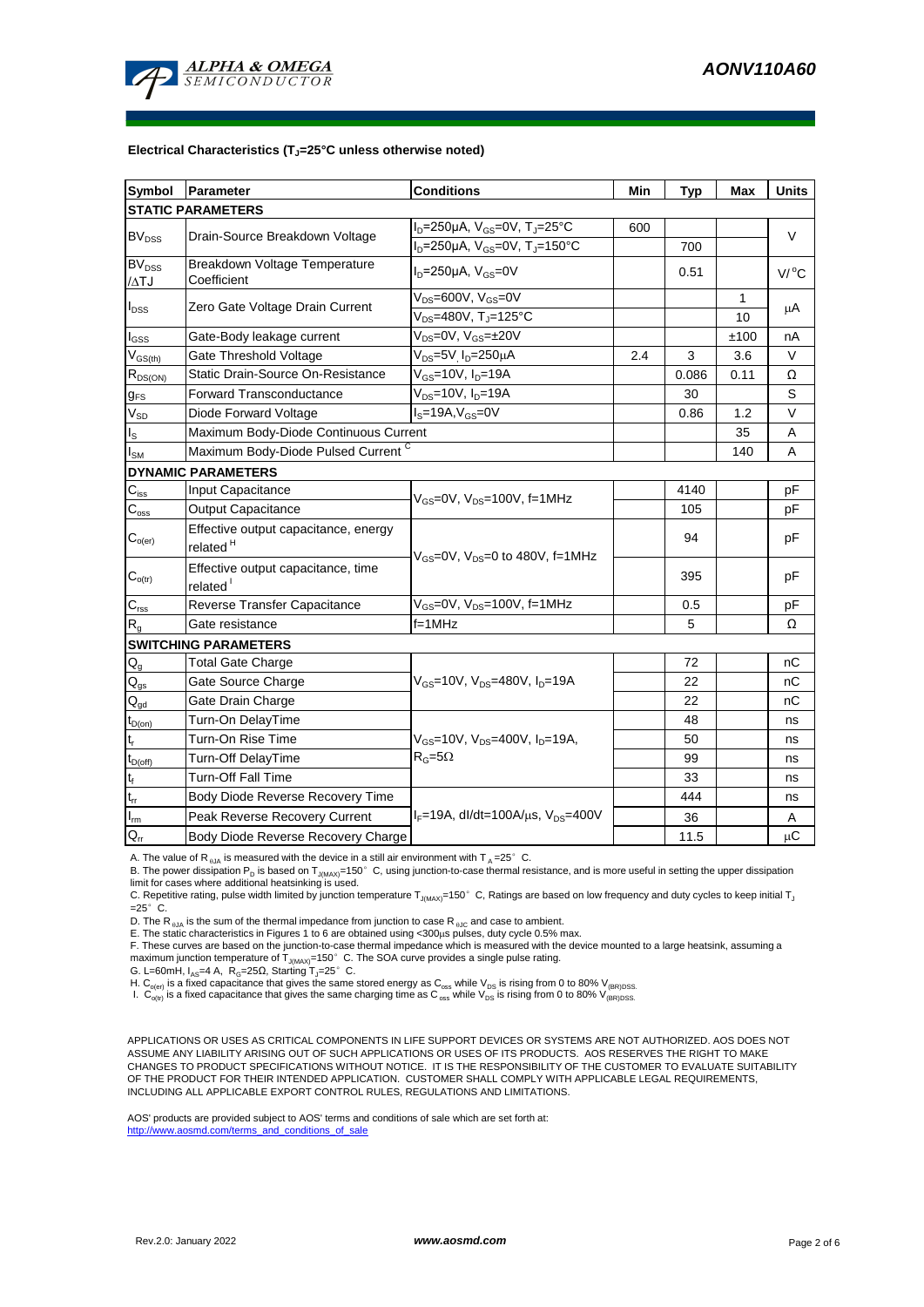

### **TYPICAL ELECTRICAL AND THERMAL CHARACTERISTICS**

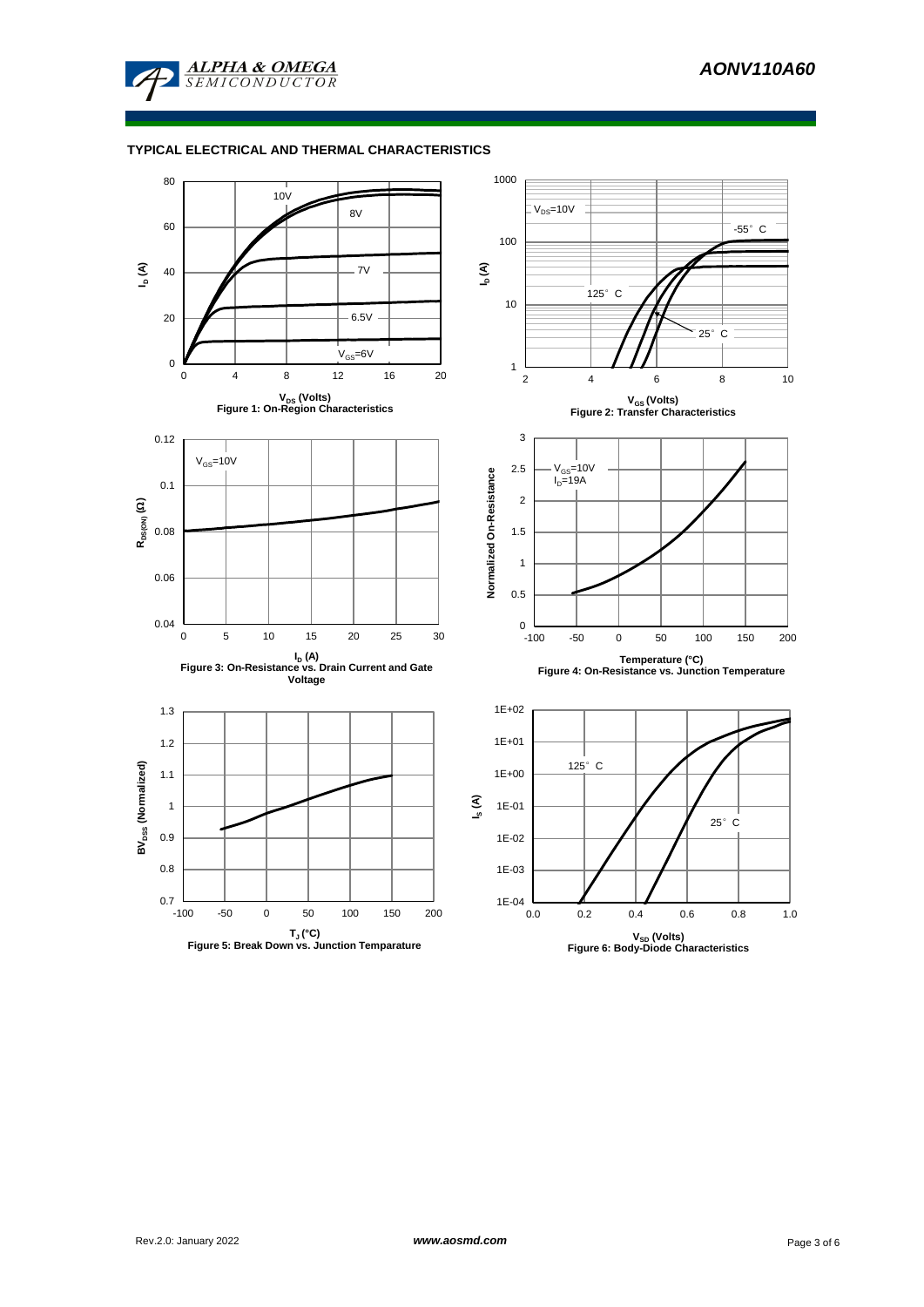

# **TYPICAL ELECTRICAL AND THERMAL CHARACTERISTICS**

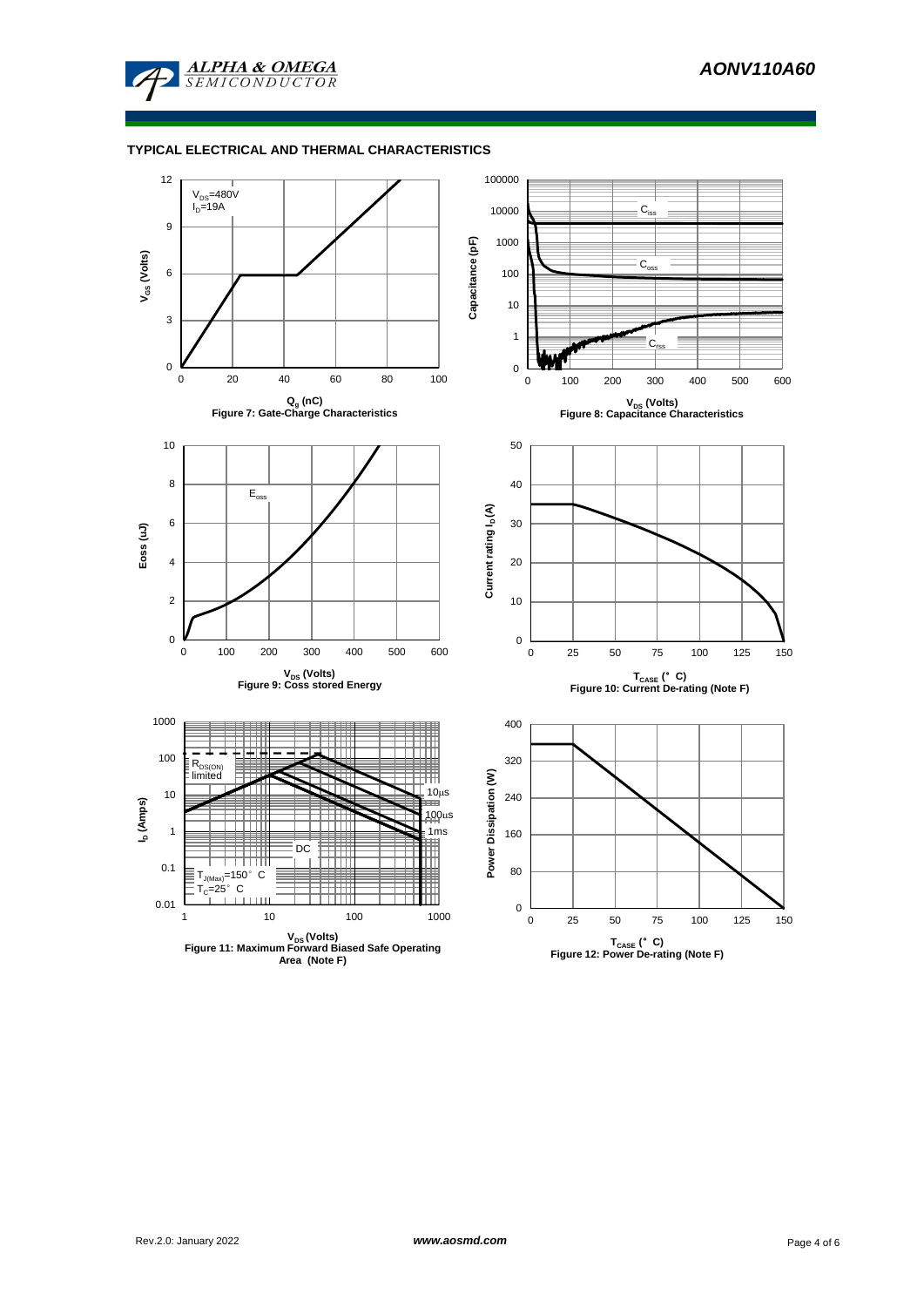

### **TYPICAL ELECTRICAL AND THERMAL CHARACTERISTICS**



**Pulse Width (s) Figure 16: Normalized Maximum Transient Thermal Impedance (Note H)**